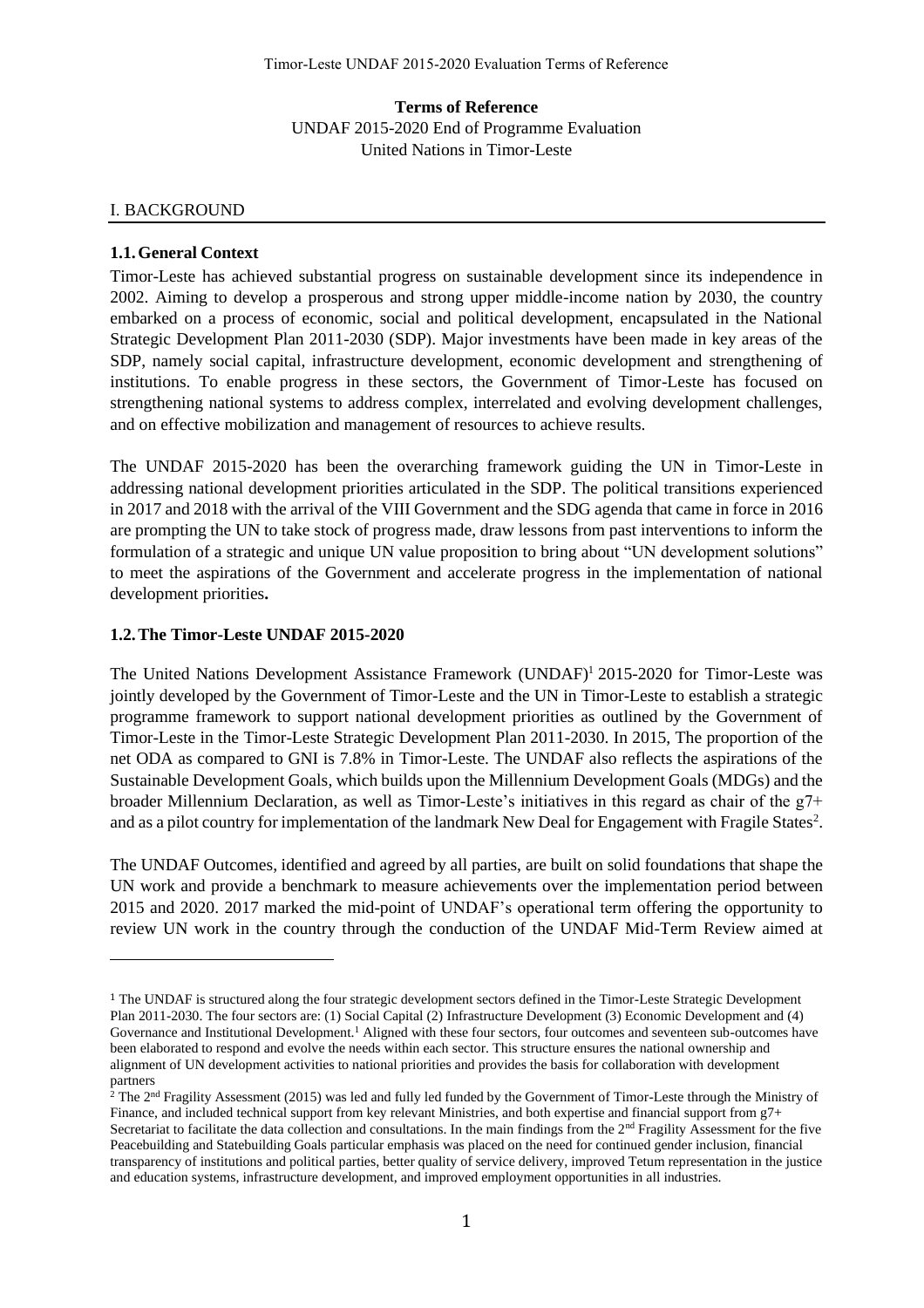assessing its relevance in light of the emerging socio-economic and political contexts and international development agenda, including the 2030 Agenda and the SDGs.

Furthermore, several UN entities have conducted evaluation exercises<sup>3</sup>, the UNDAF End Cycle Evaluation will build upon to focus on Assistance Framework relevance, effectiveness, efficiency, and contributions toward impact while also looking at the sustainability of interventions moving into the next UNDAF cycle and the process of mainstreaming the 2030 Agenda for Sustainable Development.

## **1.3.UNDAF End of Programme Evaluation in the context of Timor-Leste**

The UNCT Timor-Leste is embarking on an End of Programme UNDAF Evaluation for the period of 2015-2020, which will serve as an accountability tool for the delivery of results during the current UNDAF cycle and a major input for the planning process of the next UNDAF.

Now is the appropriate time to start preparing for the new UNDAF, in the light of the new government that has defined new programmatic priorities, as well as the recent reform of the UN Development System for which the UNDAF is a central element. Timor-Leste is one of the countries piloting the next generation UNDAF, seen as the most important UN instrument for planning and implementation of UN development activities in each country.

The UNDAF end-term evaluation will provide a robust basis for the formulation of the next UNDAF that can start even earlier than 2020. The next generation UNDAF will aim at accelerating progress on the SDGs national targets by addressing bottlenecks with a focus on those left behind or at the risk of being left behind. The end of programme evaluation will generate the evidence to cover the changing development landscape and emerging new actors and how the UN adapts to the changing environment in Timor-Leste.

## II. EVALUATION PURPOSE, OBJECTIVES, TIMELINE

The UNDAF Evaluation will seek to be independent, credible and useful, and will adhere to the highest professional standards in evaluation including the United Nations Evaluation Group (UNEG) Evaluation Norms and Standards of Evaluation. The evaluation will be responsive to the needs and priorities of the UN Country Team in Timor-Leste and engage the inclusive and extensive participation of a broad range of stakeholders. The evaluation should help shape a new generation UNDAF aiming at a UN's contribution to real improvements in Timor-Leste people's lives while respecting the choices and opportunities open to them.

## **2.1 Purpose**

- 1. **To generate evidence and lessons learnt** based on the assessment of the current performance of the UNDAF outcomes and **to strengthen the formulation** of the next UNDAF. The findings are expected to enhance the alignment of the new UNDAF with Government priorities and strategies and thereby **strengthen programming and results at the national and subnational level**.
- 2. **To provide information for decision-making** that supports national development efforts.

## **2.2 Users of UNDAF Evaluation**

The principal purposes of each user are:

<sup>3</sup> WHO and UNFPA undertook a Mid-Term Review in 2017. In 2018, UNDP conducted an ICPE (Independent Country Programme Evaluation) and FAO conducted Country Programme Evaluation. IOM is underway the project evaluations.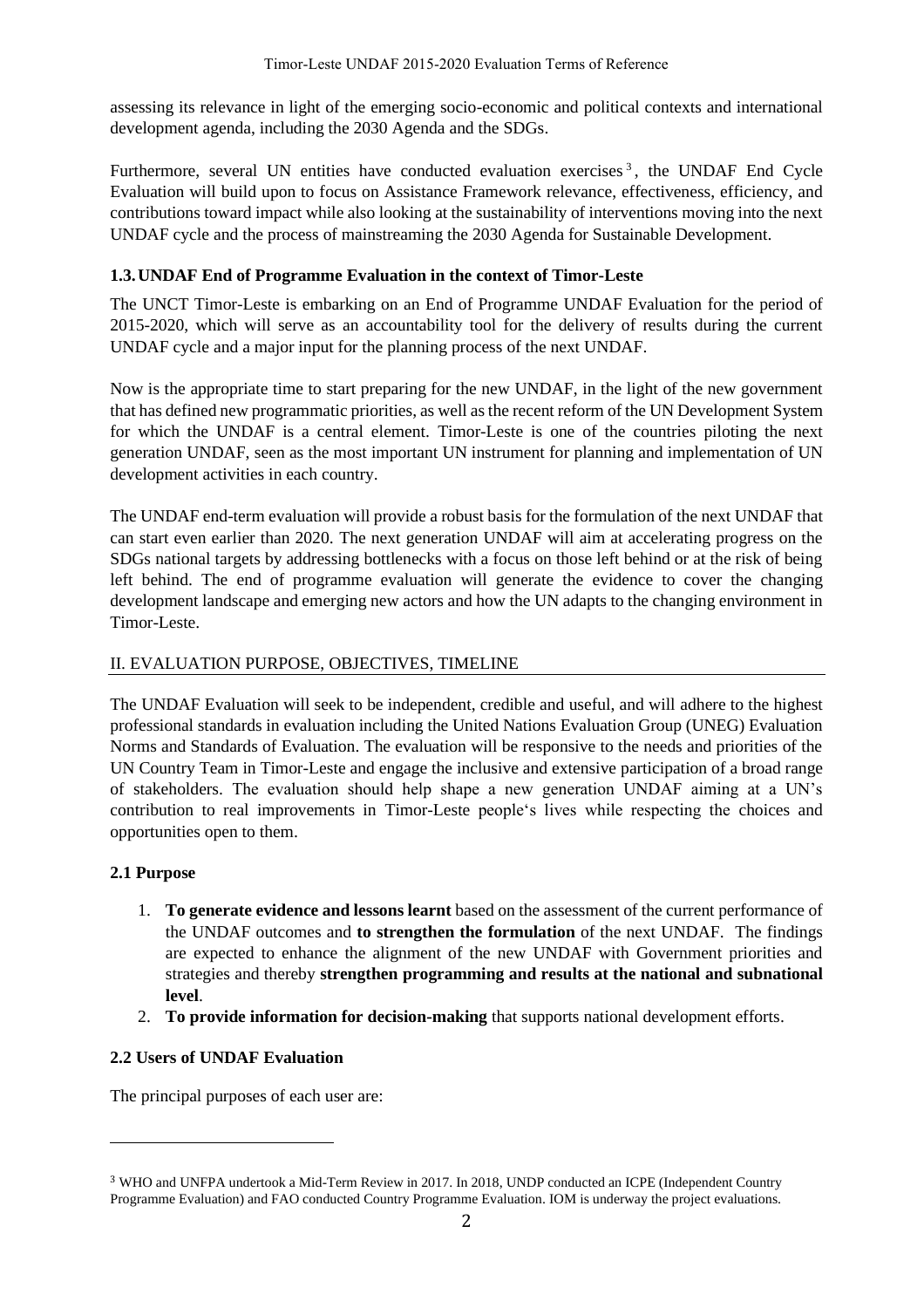a. Primary user: *UNCT*

Guide document for all agencies to inform the design of Country Programmes

- b. Secondary user: *Government of Timor-Leste* Frame to receive international cooperation for the development of the country
- c. Tertiary users: *Development partners and implementing partners 4* Support UN transparency, accountability, and integrity to deliver the results to the people the UN seek to serve.

### **2.3. Objectives**

The objectives of the UNDAF Evaluation are:

- 1. Provide an independent assessment of the relevance, effectiveness, efficiency, and contributions to impact towards achievement of stated targets including SDGs given the Timor-Leste context, including, an analysis of what worked (or not) and why.
- 2. Assess the extent to which UNDAF is supporting the national development process and contributing to development results
- 3. Generate a set of clear, strategic, forward-looking and actionable strategic and programmatic recommendations based on the key lessons from current and past cooperation to strengthen the design of the next UNDAF.
- 4. Provide a set of actionable and evidence-based recommendations to support greater accountability of the UNCT to UNDAF stakeholders.

| <b>Timing</b>                             | <b>Description</b>                                                                                                                                                                                                                                    | <b>Responsibility of</b>                      |  |  |
|-------------------------------------------|-------------------------------------------------------------------------------------------------------------------------------------------------------------------------------------------------------------------------------------------------------|-----------------------------------------------|--|--|
|                                           | <b>Phase 1 – Planning &amp; Preparation</b>                                                                                                                                                                                                           |                                               |  |  |
| $Mid-September-$<br>Mid-October 2018      | TORs Advertisement and evaluation of short listed consultants<br>Reference checks for shortlisted consultants<br>Consultants on board                                                                                                                 | <b>RCO &amp; UNDP</b><br>procurement          |  |  |
| <b>Phase 2- Conducting the Evaluation</b> |                                                                                                                                                                                                                                                       |                                               |  |  |
| Mid-October-<br>November 2018             | Finalization of methodology and Inception Report including<br>$\bullet$<br>Harmonized Evaluation Plan and ppt summary presentation to UNCT<br>and relevant groups<br>Desk review<br>Participatory data gathering<br>Data analysis and report drafting | Consultants                                   |  |  |
| December 2018-<br>January 2019            | Workshop for review of preliminary findings and their shaping<br>٠<br>First Interim report<br>$\bullet$<br>Review of the interim report by key stakeholders<br>2 <sup>nd</sup> Interim Report (Draft UNDAF Report)<br>$\bullet$                       | Consultants $\&$<br>PMT &RM&E &<br><b>RCO</b> |  |  |
| February 2019                             | Submission of draft full report<br>٠<br>Validation workshop<br>Final report                                                                                                                                                                           | Consultants &<br>PMT &RM&E &<br><b>RCO</b>    |  |  |

### **2.4. Timeline**

<sup>4</sup> Private Sectors, Civil Society Organizations, Academia, International/National NGOs, International Organizations, Faith-Based Organizations, Community-Based Organizations, etc.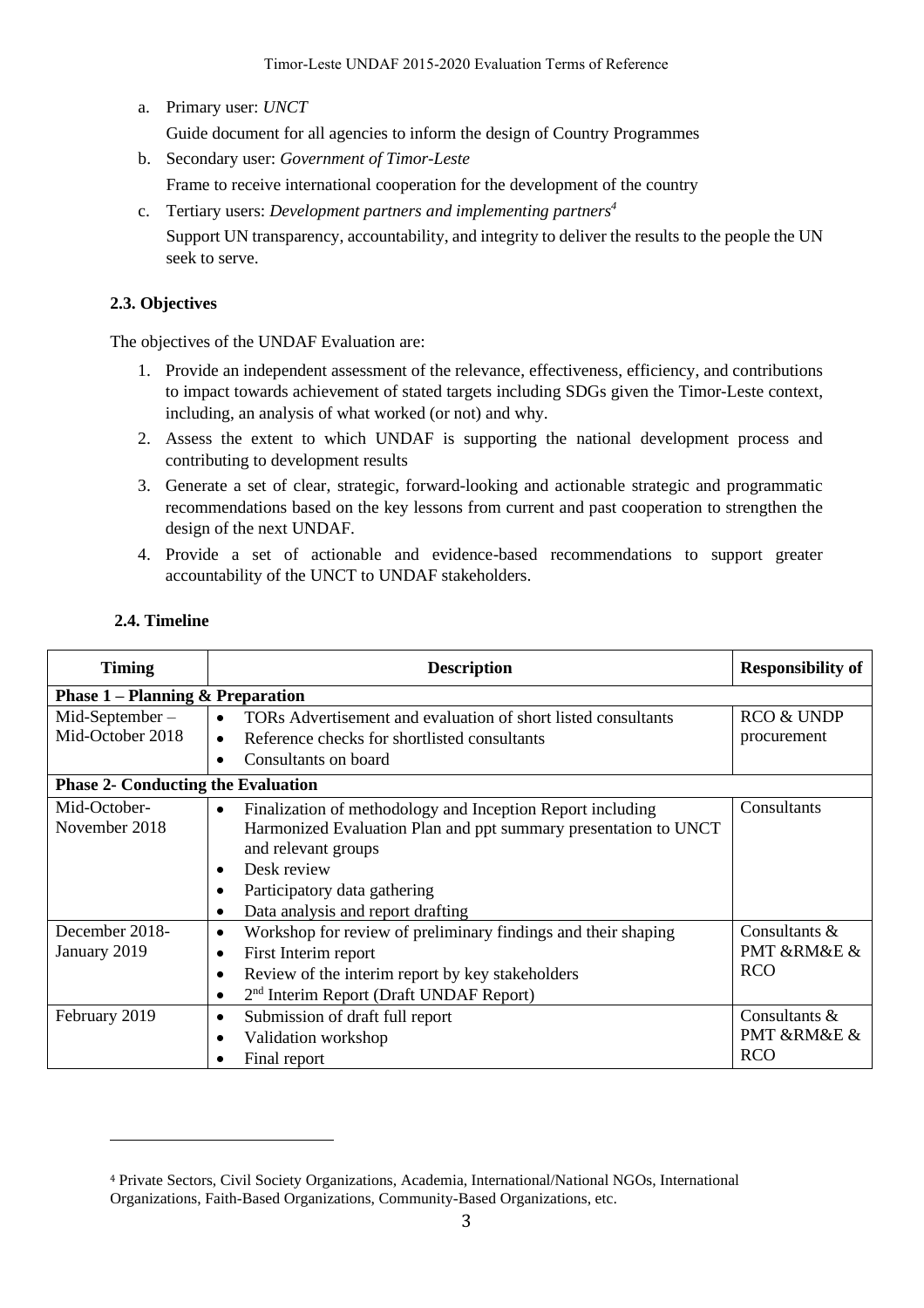## Ⅲ. CRITERIA OF EVALUATION & EVALUATION QUESTIONS

In line with 'Quality Criteria for UNDAF', the evaluation will assess UNDAF implementation according to the following criteria

A. **Relevance and Strategic Focus** of the UNDAF in relation to the issues it was designed to address as well as their underlying causes in the context of national policies and strategies:

- To what extent are UNDAF objectives or outcomes still valid and aligned to key national development priorities including their underlying and root causes priorities?
- Was the UNDAF (and UNCT) responsive to changing environment in Timor-Leste at national and subnational level and how did and should it adapt to these changes?
- To what extent UNDAF aligned with priorities of SDP and relevant policies?

B. Assess the **Principled** adherence to assess the principles of integrated programming as per outlined in UNDAF guidance to reinforce inclusivity and ensure "No one left behind" in terms of progress towards agreed UNDAF outcomes:

- To what extent have human rights principles and standards been reflected or promoted in the UNDAF?
- To what extent and in what ways has the UNDAF responded the "promise to leave no one behind and appropriately addressed the situation of the most vulnerable and marginalized groups, including through measures targeted at reducing inequalities" and other cross-cutting issues reflected in UNDAF? Were specific goals and targets for vulnerable and marginalized people set and if so have they been met?
- To what extent has institution-building and institution-strengthening taken place in human rights and gender equality terms?
- To what extent the UNDAF contains clearly articulated results (outcome level), indicators for measuring progress, and budgetary resources that reflect UN contributions based on the system's comparative advantage in the country.

C. Assess the **Effectiveness** of UNDAF implementation and performance in terms of progress towards agreed UNDAF outcomes. Identify lessons learnt for future programming, particularly how the UN can best contribute to mainstreaming and localizing the 2030 Sustainable Development Agenda:

- Were the objectives or outcomes achieved or not? What are the major factors that facilitated or hindered the achievement of these objectives?
- What are key factors enabling or hindering the UNDAF outcome realization, and what can be learned and incorporated into the next UNDAF cycle?
- What are the collaborative advantage of the UN organizations to contribute to the achievement of development objectives in Timor-Leste? How have the UN agencies used these to support the implementation of the UNDAF?
- What system and tools exist for monitoring implementation of the UNDAF? What challenges have been experienced in ongoing monitoring of UNDAF implementation and what improvements could be made?

D. Assess the **Efficiency** of the UNDAF as a coordination and partnership framework:

- To what extent does the UNDAF demonstrate a complementary and coordinated approach by the UNDS (United Nations Development System), including consideration of joint programming and common positions on situations of concern? Are UNDAF priorities sufficiently targeted to maximize efficiency?
- To what extent does the UNDAF underpin the UN transparency and accountability to beneficiaries of assistance, including through clear mechanisms for accountability?

E. Analyse to what extent results achieved and strategies used by the UNDAF are **Sustainable** (i) as a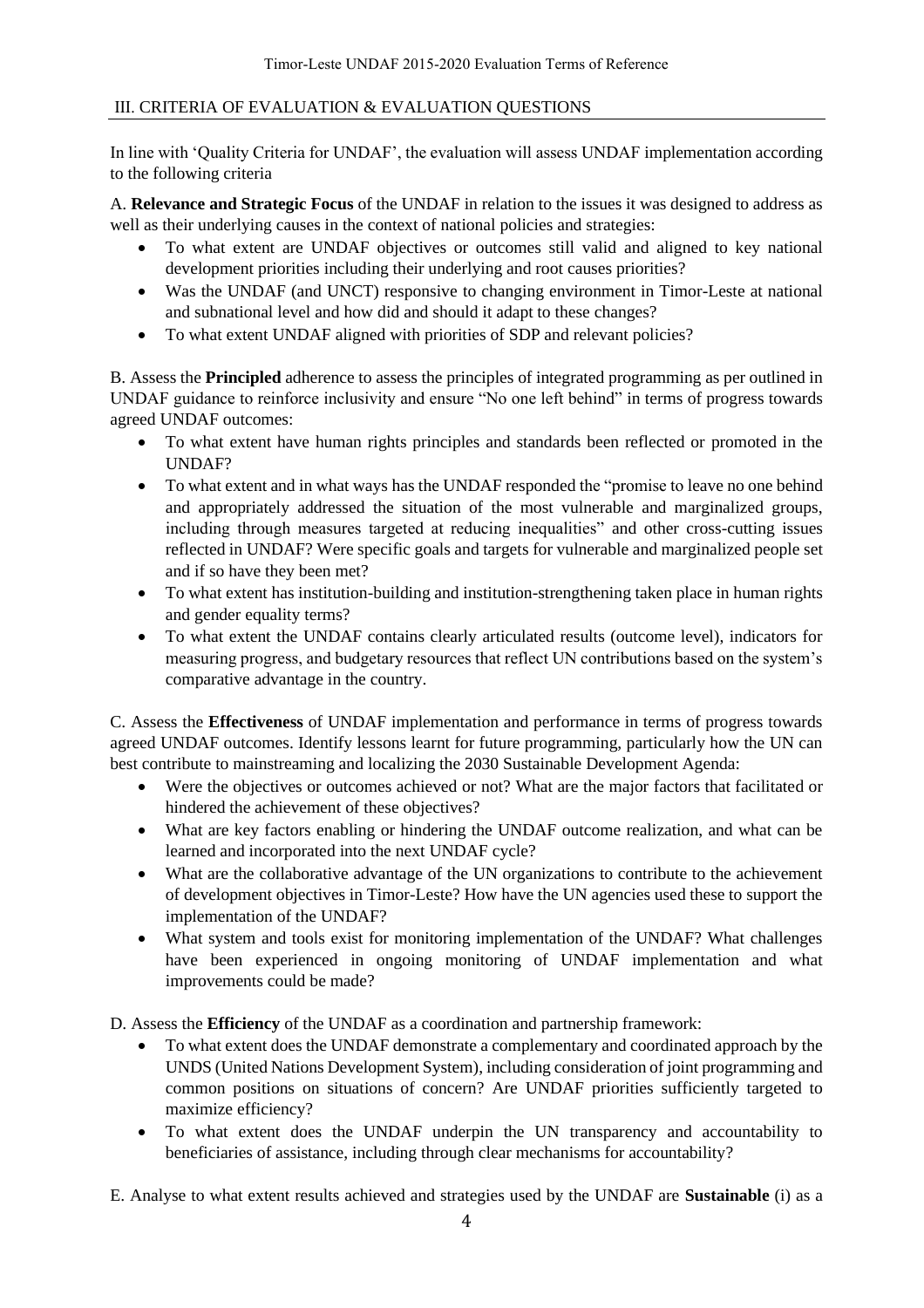contribution to national development and (ii) in terms of the added value of UNDAF for cooperation among individual AFPs:

- Has UNDAF enabled innovative approaches embedded in institutional learning for national capacity development (government, civil society and NGOSs) to enable these actors to continue achieving positive results without the UN/development partners' support?
- Have complementarities, collaborations and /or synergies fostered by UNDAF contributed to greater sustainability of results of Development partners and Government interventions in the country?
- Does the UNDAF respond to the challenges of national capacity development and promote ownership of programmes?
- How can the next UNDAF cycle best incorporate the SDGs to ensure that the Agenda 2030 is fully reflected?

## Ⅳ. PROPOSED EVALUATION METHODOLOGY AND PROCESS

The UNDAF End of Programme Evaluation will utilize a multi method approach and be carried out in accordance with UNEG Evaluation Norms and Standards of Evaluation and Ethical Standards and fully compliant with the UNEG Quality Checklist for Evaluation Reports.<sup>5</sup> The evaluation will be conducted in close collaboration with the UN Resident Coordinator's Office (RCO), UN Country Team (UNCT), Programme Management Team (PMT), including sub-group Results Monitoring & Evaluation (RM&E) and national counterparts. The United Nations Evaluation Development Group for Asia and the Pacific (UNEDAP) will provide technical support.

## **4.1. Methodology**

The End of Programme evaluation is a programmatic evaluation in that it assesses the UNCT's performance against the UNDAF programmatic framework that specifies its strategic intent, objectives and outcomes set forth in the results framework. The evaluation will consider contribution of the UNCT to the change in the stated UNDAF outcomes and the evaluators will need to explain how the UNCT contributed to the observed results. and how to ensure that the evaluation identifies critical areas for the UNCT to focus its work in moving forward and given the changing context of UN reform.

During the inception phase, the evaluation team will propose a detailed methodology designed to provide evidence around the result areas of the UNDAF 2015-2020. An evaluation matrix will be prepared during the inception phase in which the sources of data, methods and criteria will be defined for each evaluation question, including assuring triangulation of data. The inception report should include – description of data sources, data collection and analysis methods, indicators, triangulation plan, factors for comparative analysis, validation strategy, detailed stakeholder analysis and a clear indication of how and which national and provincial entities and communities will be consulted, engaged and involved in the evaluation process. Adherence to UN code of conduct, a human rights-based, gender equality and women's empowerment sensitive approach, and inclusive approach for addressing the needs of people with disabilities, data collection and treatment should be made explicit in the inception report.

The evaluation will be conducted using a rights-based and inclusive approach, with explicit attention to gender equality, women's empowerment, and the needs of persons living with disabilities. The evaluation will comply with the UNEG "Standards for Evaluation in the UN system", "Norms for Evaluation in UN System and "Ethical Guidelines for Evaluation."<sup>6</sup>

<sup>5</sup> <sup>15</sup><http://www.unevaluation.org/document/detail/607>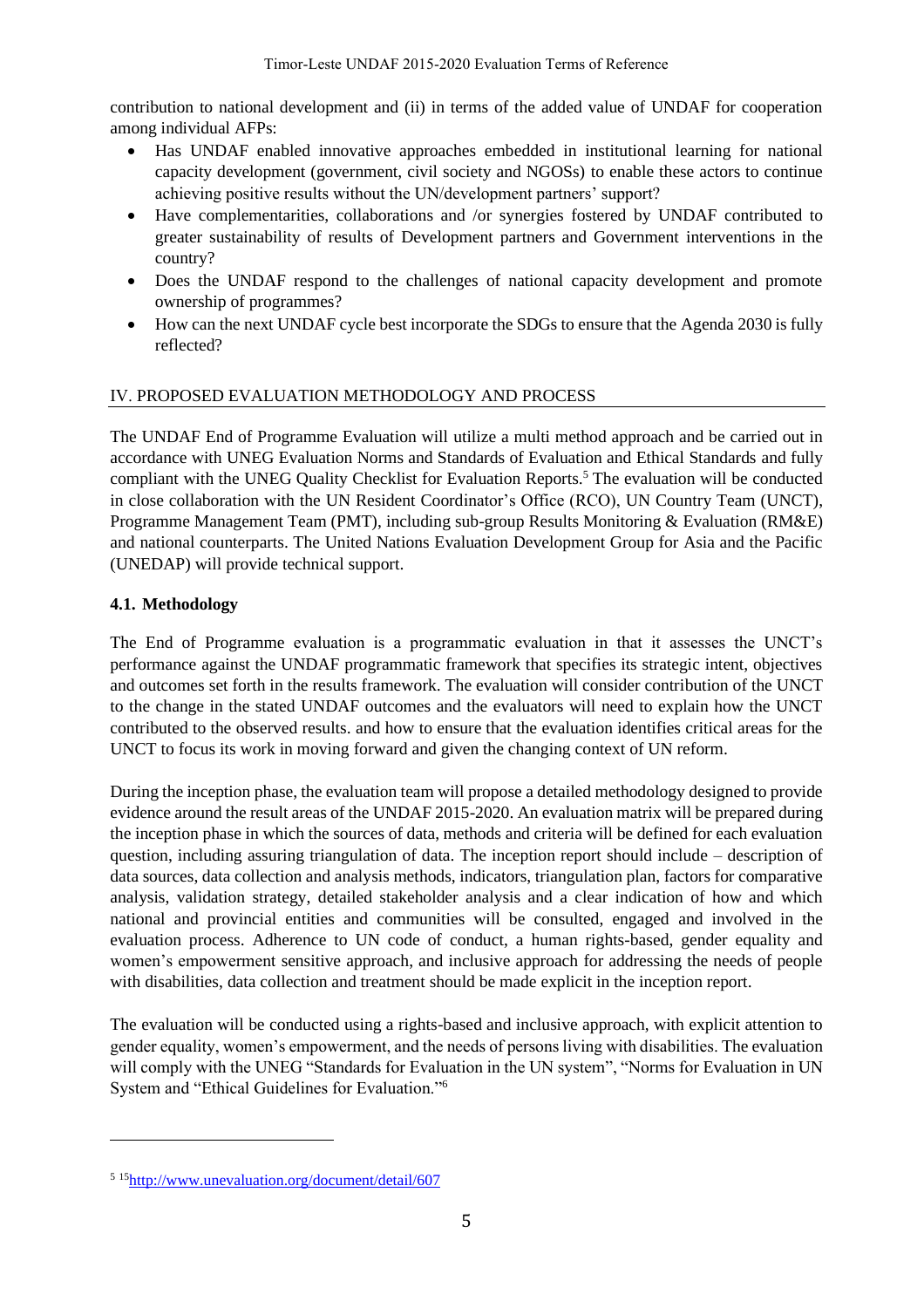*Data collection and data analysis* – the UNDAF evaluation will use a multiple method approach, which will include the following: desk review of reference materials, interviews with relevant/key stakeholders (i.e. government, officials/partners, donors, CSOs, people's organizations/communities, the private sector and beneficiaries), site visits, and community meetings.

*Stakeholder participation* – the UNDAF evaluation will be conducted in an extensive and inclusive manner and utilization-focused approach, ensuring the involvement of key stakeholders in all phases of the evaluation and boosting ownership of the evaluation shall be adopted. This phase should include the reconstruction of the Theory of Change to strengthen stakeholders' ownership and pave robust way for the planning of the next UNDAF

*Validation* – findings will be supported with evidence. Triangulation of qualitative and quantitative data will help ensure the validity the conclusions drawn. A report will be prepared including identified constraints, lessons learned and challenges in relation to the priority interventions as well as specific recommendations made both to the UNCT and to individual agencies.

While the evaluation will be conducted mainly in Dili, capital of Timor-Leste, the Evaluation Team should plan to undertake 1-2 field visits to other municipalities in their methodology. When choosing sites to visit, the Evaluation Team should consider the availability of baseline data for these sites and make the choice of the locations to visit based on the implementation of relevant UN programmes in these areas. The proposed field visits should be presented in the inception report, and discussed with the Programme Management Team (PMT) and UNCT.

The evaluation approach should follow the UNEG guidance on integrating human rights and gender equality, UNEG norms and standards and international principles for development evaluation. In line with the UN System-Wide Action Plan (UN-SWAP) on gender equality, data collection methods and process should be gender responsive. The final report should be compliant with UNEG quality checklist of evaluation reports and acknowledge how inclusive stakeholder participation was ensured during the evaluation process and any challenges to obtaining the gender equality information or to addressing these issues appropriately. Data should be systematically disaggregated by sex and age and, to the extent possible, disaggregated by geographical region, ethnicity, disability, migratory status and other contextually-relevant markers of equity.

# **4.2. Processes**

The evaluation will be conducted in three phases:

Phase 1- Preparation:

- Collection of reference material: The UN RCO, in close consultations with the Results Monitoring and Evaluation (RM&E), will compile a list of background materials, documents, and reports relevant to the UNDAF Evaluation.
- Identification and selection of consultants: The UN RCO will take the lead, jointly with the PMT in collaboration with RM&E, in soliciting CVs of available consultants and prepare pre-selection of candidates that meet the requirements. The UNCT will agree on the selection process and agree upon eligible candidates. The consultants will be sourced on individual basis.
- Development of evaluation strategy and design: Prior to the main data collection phase, the UNDAF Evaluation Team Leader will assess the availability of evaluative evidence, and develop an evaluation plan, which will include a design matrix, data collection and analysis methods and potential sites for field visits.

Phase 2 – Conduct of data collection activities and the preparation of the evaluation reports: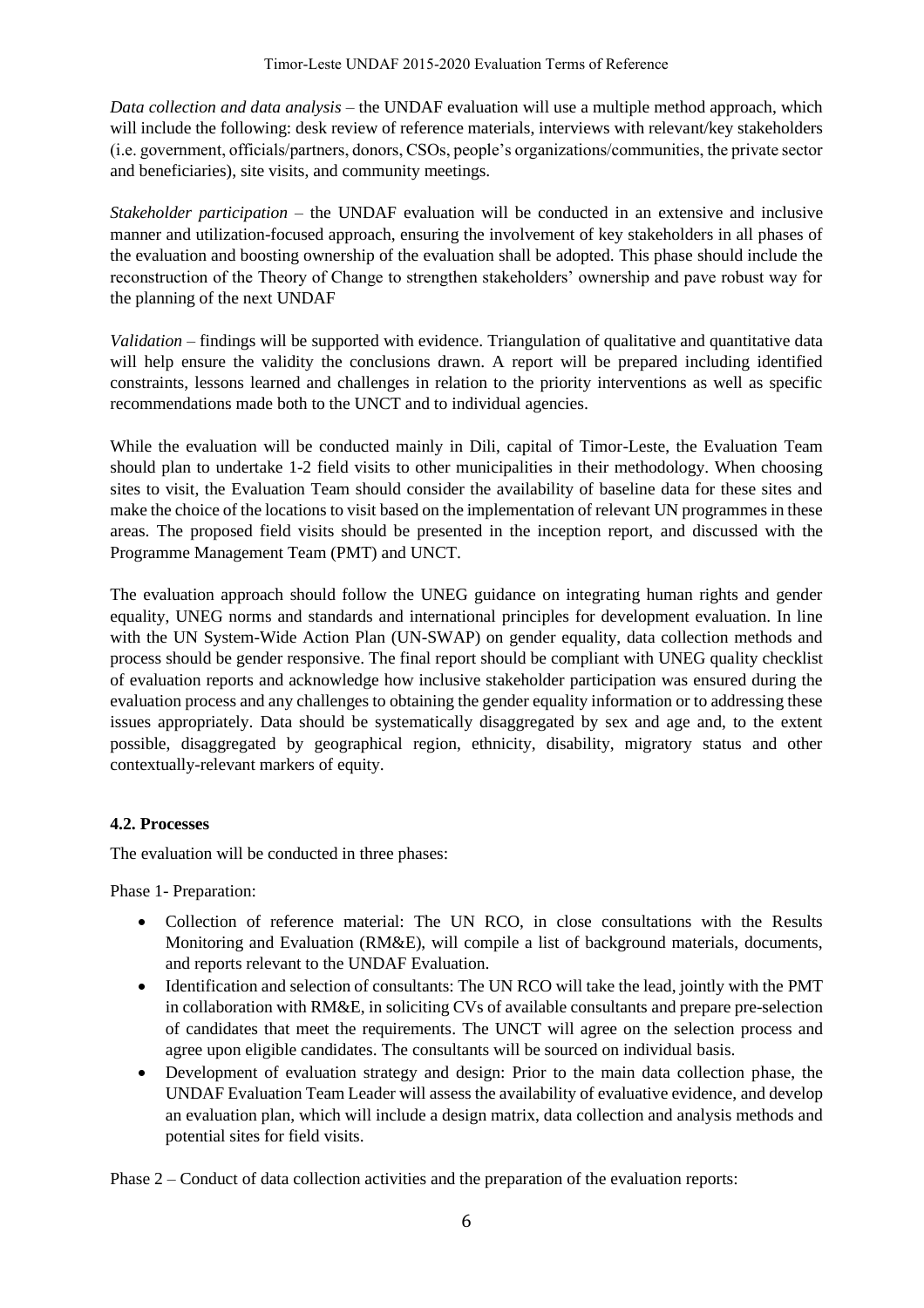- Desk review of reference material: The Evaluation Team will be responsible for reviewing the reference documents, reports and any other data and information provided by the RCO.
- Main data collection mission: The Evaluation Team will conduct data collection activities as guided by the Evaluation Plan. The team will conduct agreed-upon interviews with stakeholders, surveys, questionnaires and site visits.
- Data analysis and reporting: The Evaluation Team will conduct further data analysis based on all information collected and present the preliminary findings to stakeholders prior to preparing a draft evaluation report. The UNDAF Evaluation Team will write and submit the draft report to the UNCT. The UNDAF Report will be written in accordance with its respective Terms of Reference, the Evaluation Plan and other established guidance documents.
- Review of the draft report and finalization of the report: the draft UNDAF Evaluation Report will be submitted to key stakeholders for factual correction and feedback. The Evaluation Team Leader, in consultation with the UNCT, will prepare a comment matrix to indicate how the comments were taken into account, and together with the team of consultants, will finalize the UNDAF Evaluation Report.
- Stakeholder workshops: A meeting with the key stakeholders will be organized to present initial findings and recommendation of evaluation the first revision to refine the report

Phase 3 - Finalization Report: The UNCT together with the RCO will conduct follow-up activities, as guided by their respective processes and mandates. In the context of the UNDAF Evaluation:

- Organization of a stakeholders' meeting/ workshop (UNCT, government and development partners) to validate and refine findings, conclusions and recommendations, discuss dissemination and communication strategies and plan for implementation of evaluation recommendations. The follow-up plan should determine a process for ensuring that lessons learnt are incorporated into the next UNDAF programming cycle.
- Dissemination of the evaluation findings and recommendations. Implementation of a follow-up plan, in particular focusing on the design of a new UNDAF cycle.

# Ⅴ. EVALUATION TEAM COMPOSITION

The UNDAF Evaluation will be commissioned to an external independent Evaluation Team composed of:

- 1) An international evaluation Consultant who will act as Team Leader. S/he will focus on the evaluation of development results and will have overall responsibility for producing the UNDAF Evaluation Report as well as the quality and timely submission of the same Report to the UN RC Office and UNCT; and
- 2) A national evaluation Consultant will support the evaluation and help to provide socio-economic and cultural context.

The International consultant will be identified and selected first. S/he will be deeply involved in the selection of the national consultant.

## **5.1. Qualification of the International Consultant**

The international consultant will work with the National Consultant. As UNDAF Evaluation team leader, s/he should possess the following minimum qualifications:

- Advanced university degree (Masters and equivalent) in development studies, economics, international relations, or related field; PhD an asset.
- At least, 10 years of relevant professional experience, including previous experience as team leader conducting evaluations in multilateral or bilateral settings, and leading multi-cultural, multi-disciplinary teams. Excellent knowledge of and experience with the UN system and UN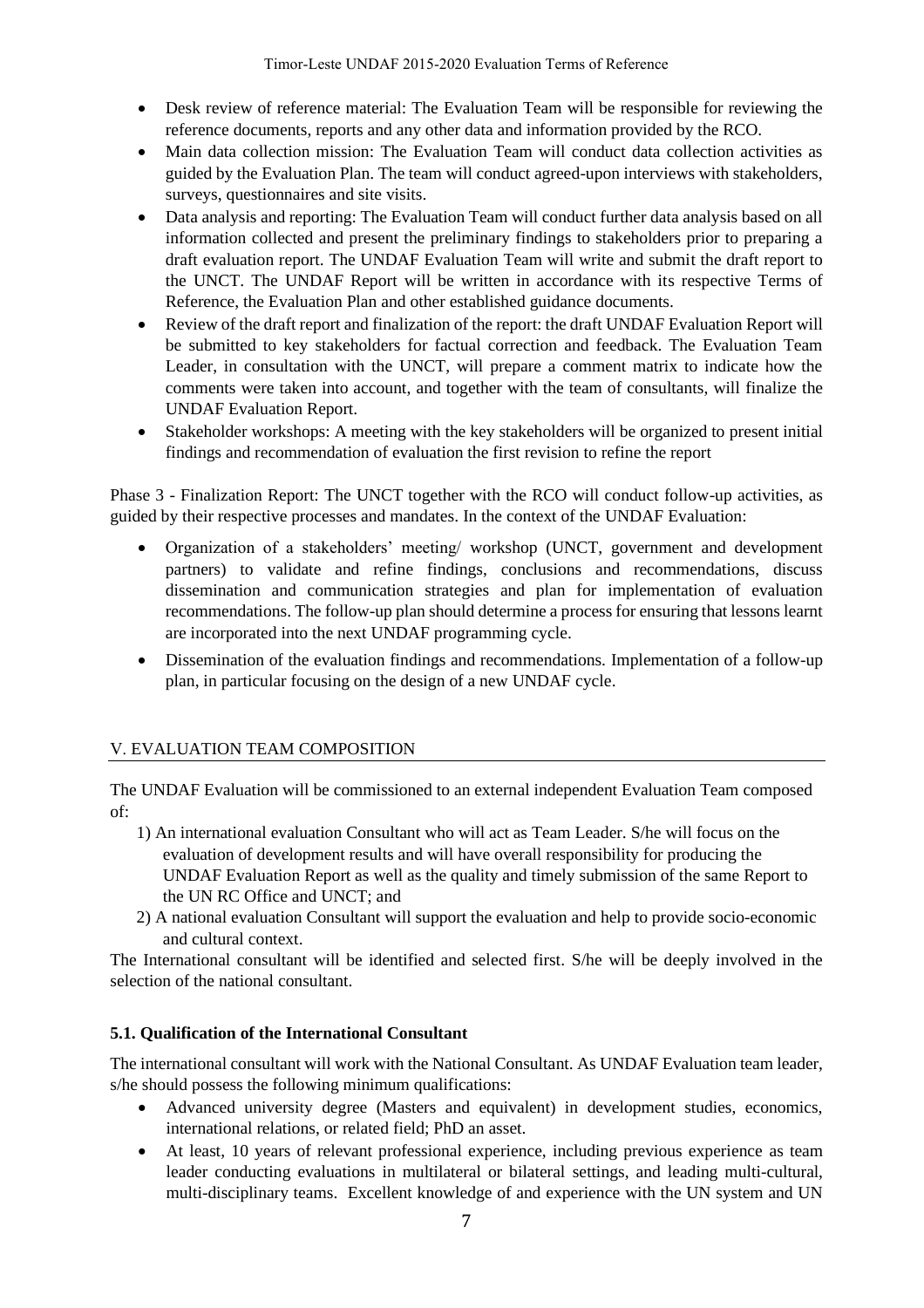common country programming processes; prior experience in working with multilateral agencies; Previous experience in UNDAF evaluations and with the UNDAF framework should be considered an advantage;

- Knowledge about development context of Timor-Leste and the Region would be an advantage
- Knowledge of the development issues in lower mid-income countries;
- Good knowledge of health and nutrition, education, youth and justice issues will be an asset;
- Specialized experience and/or methodological/technical knowledge, including data collection and analytical skills, particularly in the following areas: understanding of human rights-based approaches to programming; gender analysis; environmental sustainability, theory of change, Results Based Management (RBM) principles; logic modelling/logical framework analysis; quantitative and qualitative data collection and analysis; participatory approaches;
- Fluency in English, excellent oral, written, communication, and reporting skills; and
- Familiarity with information technology, including proficiency in word processing, spreadsheets, and presentation software, etc.

## **5.2. Qualification of the National Consultant**

The consultant will work with the International Consultant. As UNDAF Evaluation team member, s/he should possess the following minimum qualifications:

- Advanced university degree (Masters and equivalent) in development studies, economics, international relations, or related field;
- 8 years of relevant professional experience is highly desirable, including previous substantive involvement in evaluations, research and/or reviews;
- Excellent knowledge of the UN system and UN common country programming processes;
- Good knowledge and experience with the national development frameworks, especially Timor-Leste Strategic Development Plan (SDP), Millennium Development Goals (MDGs), Sustainable Development Goals (SDGs), etc.;
- Specialized experience and/or methodological/technical knowledge, including some specific data collection and analytical skills, particularly in the following areas: Results Based Management (RBM) principles; logic modelling/logical framework analysis; quantitative and qualitative data collection and analysis; participatory approaches;
- Good knowledge and experience on human rights-based approaches to programming; gender equality and Women's Empowerment and People leaving with Disabilities considerations;
- Excellent written and spoken English; and
- Excellent report writing skills as well as communication and interviewing skills.

## Ⅵ. DELIVERABLES

## 1. **Inception report and evaluation work plan**

The Evaluation Team will be responsible for identifying appropriate methodologies for data collection. This may include a mix of quantitative and qualitative methodologies and may include: surveys, questionnaires, desk review, direct observation, interviews and focus group discussions. The proposed methodology should generate credible evidence to answer the evaluation questions, while taking into account available resource and timeline. The Evaluation Team will present their proposed methodology as part of the Inception Report which will include a stakeholder map, the final list of evaluation questions, the evaluation matrix, the overall evaluation design, a detailed description of the data collection plan for the field phase, and a description of the roles and responsibilities of the individual team members.

2. A **PowerPoint presentation** highlighting the main components of the final inception report, to be presented to the UNCT.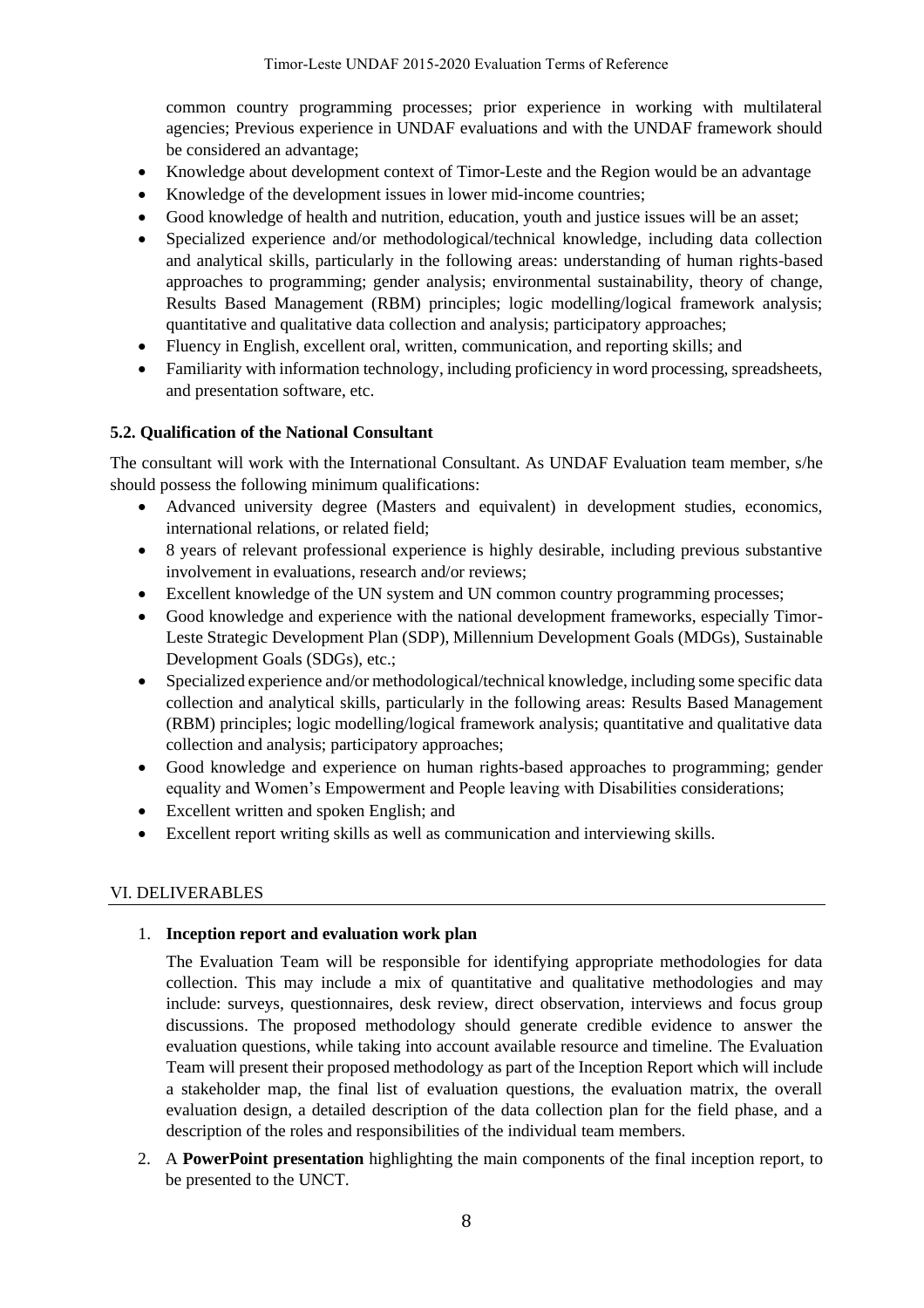- 3. A **PowerPoint presentation and stakeholder meeting** to share and explain findings to stakeholders after data collection phase has ended.
- 4. **Draft UNDAF End of Programme Evaluation Report.** The Evaluation Team will write a draft UNDAF report, including a reconstructed Theory of Change and a proposed action plan for implementation of evaluation recommendations, keeping in mind the proposed structure of the final UNDAF report (ANNEX 4) distributing to members of the PMT (and RM&E) for review and comments. The revised draft report shall thereafter be submitted to the UNCT with a validation workshop being held to validate the preliminary findings and recommendations. Checklist for Evaluation Report for guidance:<http://www.unevaluation.org/documnt/detail/607>
- 5. **Final UNDAF End of Programme Evaluation Report**. The final report should be based on at least two rounds of commenting on draft evaluation reports, taking into account potential comments from the PMT, RM&E and the UNCT. The final version will be submitted in English to the UN Country Team through the Resident Coordinator for review. It will include a set of clear, forward-looking and actionable recommendations logically linked to the findings and conclusions, and identify lessons learnt to improve the strategies, implementation mechanisms, and management of the next UNDAF as well as a proposed Action Plan for the next programme cycle. There will be clear guidance not only for mainstreaming the SDGs into the next UNDAF cycle, but also for supporting UN reform proactively.

## VII. SCOPE OF PRICE, PROPOSAL AND SCHEDULE OF PAYMENTS

**Lump Sum Contract:** The Financial Proposal must be expressed in the form of an all-inclusive<sup>7</sup> Lump Sum Amount, linked to the Expected Outputs and Deliverables, supported by a breakdown of costs as per the template provided by UNDP. Under the lump sum approach, the contract price is fixed, regardless of changes in the cost components or duration of the assignment.

**Travel;** All envisaged travel costs must be included in the financial proposal. This includes all travels to join duty station/repatriation travel. In general, UNDP should not accept travel costs exceeding those of an economy class ticket. Should the IC wish to travel on a higher class he/she should do so using their own resources. In the case of unforeseeable travel, payment of travel costs including tickets, lodging and terminal expenses should be agreed upon, between the respective business unit and Individual Consultant, prior to travel and will be reimbursed.

## Ⅷ. DURATION AND PAYMENT SCHEDULE

The Evaluation is expected to take 70 working days from October 2018 to February 2019 with the International Consultant engaged for forty 40 days, the National Consultant engaged for 30 days. Fees shall be paid based on the delivery of the following outputs and corresponding tranches and based on the quality assurance process:

| 30% | Upon Acceptance of Inception Report including Evaluation Work Plan                                                  |
|-----|---------------------------------------------------------------------------------------------------------------------|
| 20% | Upon PowerPoint presentation to the PMT (and RM&E) and UNCT and power point<br>presentation and stakeholder meeting |

<sup>7</sup> *The term "All inclusive" implies that all costs (professional fees, travel costs, living allowances, communications, consumables, etc.) that could possibly be incurred by the Contractor are already factored into the final amounts submitted in the proposal*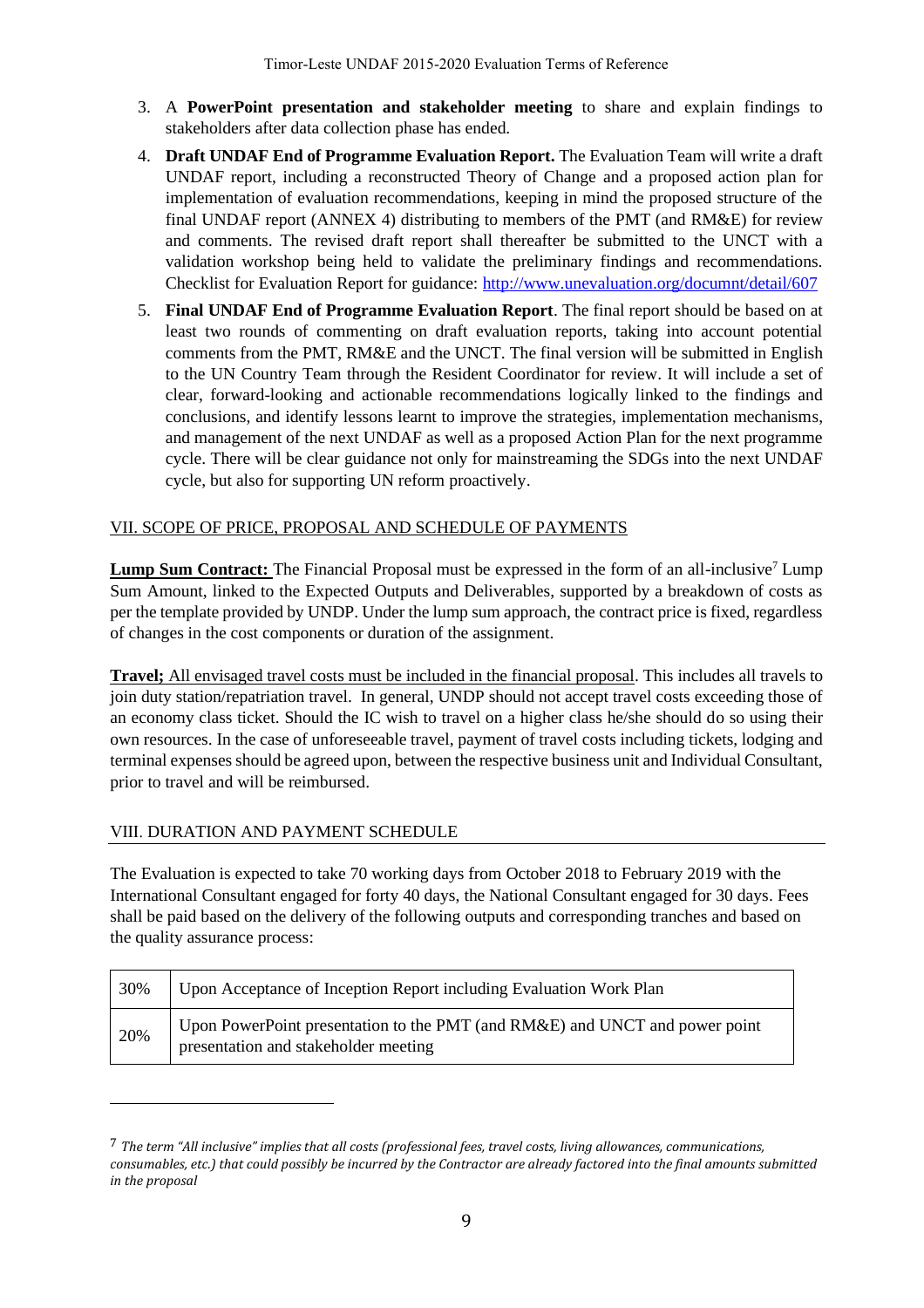| 25%  | Upon submission of draft UNDAF Evaluation Report                                                                 |
|------|------------------------------------------------------------------------------------------------------------------|
| 25%  | Upon at least 2 rounds of revision and final approval of UNDAF Evaluation Report and<br>End of engagement report |
| 100% | <b>TOTAL</b>                                                                                                     |

Each Consultants shall be required to submit a financial proposal based on an all-inclusive lump sum amount. The said amount shall be fixed regardless of the changes on the actual cost of the component included in the lump sum amount. Failure to deliver agreed work on time may result in the UN withholding part payment for the work.

# **Recommended Presentation of Offer**

Interested individual consultants must submit the following documents/information to demonstrate their qualifications:

- a) Dully accomplished **Letter of Confirmation of Interest and Availability** using the template provided by UNDP (to be downloaded from the procurement notice link);
- b) **Personal CV or P11**, indicating all past experience from similar projects, as well as the contact details (email and telephone number) of the Candidate and at least three (3) professional references;
- c) A brief **methodology and step by step timeline** on how he/she will approach and complete the assignment, and
- d) **Financial Proposal** in the template provided by UNDP (to be downloaded from the procurement notice link).

# **A. Criteria for Selection of the Best Offer**

*Cumulative analysis OR combined scoring method*

The applications will be evaluated using weighted scoring method, where the award of the contract should be made to the individual consultant whose offer has been evaluated and determined as:

a) responsive/compliant/acceptable, and

b) Having received the highest score out of a pre-determined set of weighted technical and financial criteria specific to the solicitation.

\* Technical Criteria weight; 70%

\* Financial Criteria weight; 30%

Only candidates obtaining a minimum of 49 points of the technical criteria will be considered for the Financial Evaluation

# DETAIL CRITERIA

| A. Technical Criteria                                                                                                                                                                                                                           |  | Max. Poin<br>70% |
|-------------------------------------------------------------------------------------------------------------------------------------------------------------------------------------------------------------------------------------------------|--|------------------|
| EDUCATION:                                                                                                                                                                                                                                      |  |                  |
| Advanced university degree (Masters and equivalent) in development studies,<br>economics, international relations, or related field; PhD an asset.                                                                                              |  | 20               |
| <b>YEARS OF EXPERIENCE:</b>                                                                                                                                                                                                                     |  |                  |
| For International:                                                                                                                                                                                                                              |  |                  |
| • At least, 10 years of relevant professional experience, including previous<br>15<br>experience in team leader conducting evaluations in multilateral or bilateral<br>settings, and leading multi-cultural, multi-disciplinary teams. Previous |  | 15               |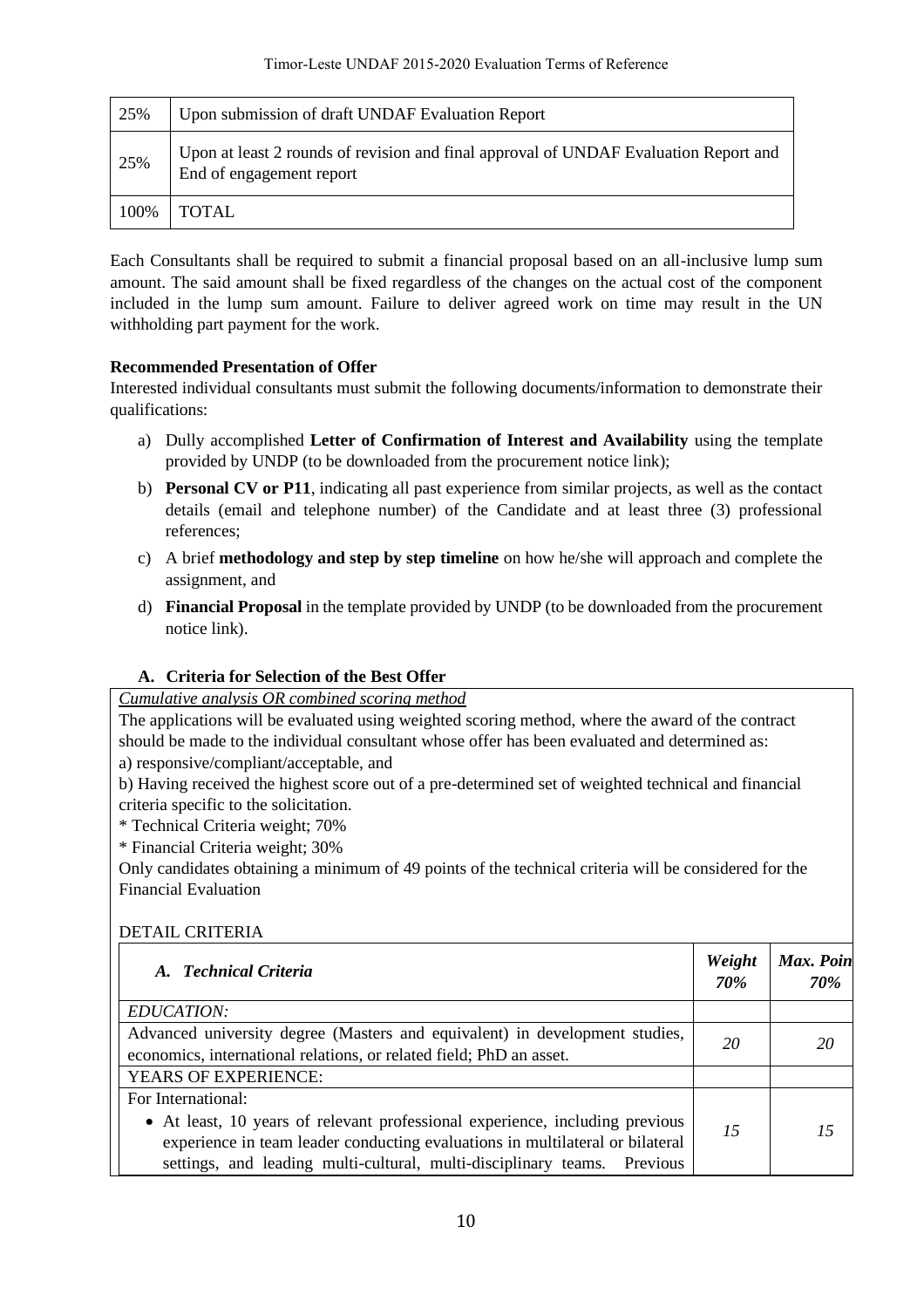| experience in UNDAF evaluations and with the UNDAF framework should<br>be considered an advantage.                                              |    |     |
|-------------------------------------------------------------------------------------------------------------------------------------------------|----|-----|
| For National:                                                                                                                                   |    |     |
| • 8 years of relevant professional experience is highly desirable, including<br>previous substantive involvement in evaluations and/or reviews; |    |     |
| • Knowledge about development context of Timor-Leste and the Region would                                                                       |    |     |
| be an advantage                                                                                                                                 | 10 | 10  |
| • Knowledge of the development issue in lower mid-income countries is an                                                                        |    |     |
| asset:                                                                                                                                          |    |     |
| · Excellent knowledge of the UN system and UN common country                                                                                    |    |     |
| programming processes; prior experience in working with multilateral                                                                            |    |     |
| agencies                                                                                                                                        | 10 | 10  |
| • Good knowledge and experience with the national development frameworks,                                                                       |    |     |
| especially Timor-Leste Strategic Development Plan (SDP), Millennium                                                                             |    |     |
| Development Goals (MDGs), Sustainable Development Goals (SDGs), etc.;                                                                           |    |     |
| • Specialized experience and/or methodological/technical knowledge,                                                                             |    |     |
| including some specific data collection and analytical skills, particularly in                                                                  |    |     |
| the following areas: understanding of human rights-based approaches to                                                                          | 5  | 5   |
| programming; gender considerations; Results Based Management (RBM)                                                                              |    |     |
| principles; logic modelling/logical framework analysis; quantitative and                                                                        |    |     |
| qualitative data collection and analysis; participatory approaches;                                                                             |    |     |
| LANGUAGE(S) REQUIRED:                                                                                                                           |    |     |
| Fluency in oral and written English                                                                                                             |    | 5   |
| <b>B.</b> Financial proposal                                                                                                                    |    | 30% |

## X. APPROVAL

This TOR is approved by:

Signature:

Name and Designation:

Date of Signing:

# **ANNEX 1: TIMOR-LESTE DEVELOPMENT CONTEXT**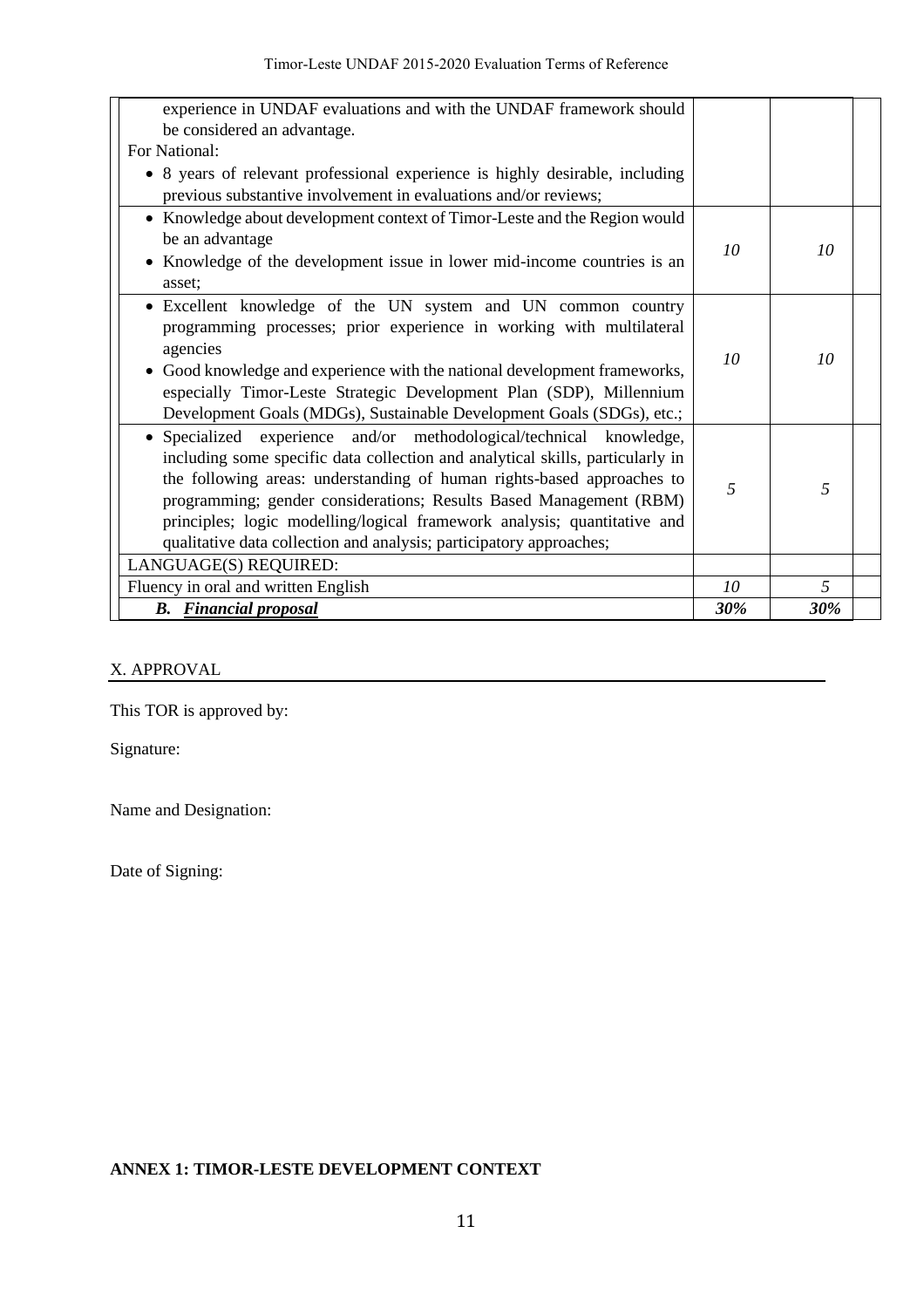After 500 years of Portuguese colonization and 24 years of Indonesian occupation, Timor-Leste regained independence on 20 May 2002 as the Democratic Republic of Timor-Leste. Timor-Leste is a lower middle-income country with a population of 1.2 million and a landmass size of  $15,410 \text{ km}^2$ . The country belongs to the Small Island Developing States group.

Economic improvements and GDP growth has averaged 4% a year in the past five years.<sup>8</sup> Coffee export account the majority percent of Timor-Leste's exports. In 2017, coffee exports have increased to almost \$30 million, which is more than double their level over past three years.<sup>9</sup> However, government's consumption, exports, and investment in 2017 were mostly weakened and the GDP growth was fallen sharply. <sup>10</sup>This contraction is driven by a reversal of trend in government spending following the duodecimal budget regime and caretaker government dissolution of Parliament in January 2018. Timor-Leste's overall institutional framework is weak, showing the average 2.8 value of Country Policy of Institutional Assessment (1=low, 6=high). <sup>11</sup> This weakness are linked to government's financial management and public administration that may hinder the economic development of Timor-Leste.Anticipated election was held on May 2018 and the new Prime Minister was sworn-in on June 2018. Upcoming approval and related program of government, and the resumption regular public spending are expected to revive the economy.

By 2021, Timor-Leste's dependence on the petroleum fund accounting for 90% (US \$16 Billion) of the country's revenue could be depleted.<sup>12</sup> In January 2017, the Timorese Government announced the termination of the 2006 Treaty on Certain Maritime Arrangements in the Timor Sea (CMATS) and in March 2018 Timor-Leste and Australia signed a treaty on permanent maritime boundaries that established a fair border between the two countries. The maritime border negotiations are critical to the development of the Sunrise Oil field, which was discovered in the 1970s as a new source of oil and income. Urgency for a diversified non-oil economy is underway with diversification of the key sectors of the economy – the private sector, including agriculture and tourism.

Timor-Leste's HDI value for 2016 is 0.585 positioning it at 133 out of 188 countries and territories.<sup>13</sup> Between 2000 and 2016, Timor-Leste's HDI value increased from 0.470 to 0.585, and increase of 24.5 percent. However, significant human development challenges remain including poverty, stunting, malnourishment and maternal mortality. Public Health expenditure remains at a low of 1.3% of GDP hindering developments in sanitation and clean water resources. The poverty rate in 2017 continues to remain at a high of 41.8%<sup>14</sup> disproportionately affecting the rural population that makes up 70% of Timor-Leste's 1.3<sup>15</sup> million people and whom reside in ecologically fragile and disaster-prone areas.

Despite these challenges, Timor-Leste has been particularly successful in creating peace and stability. National political conflict and communal/ideological conflict has remarkably decreased since 2006.<sup>16</sup> Furthermore, Timor-Leste has been ranked as the most democratic nation in Southeast Asia, fifth in Asia and coming 43rd globally in the Democracy Index 2017.<sup>17</sup>

<sup>8</sup> UNDP, Timor-Leste National Human Development Report, April 2018, p.48

<sup>9</sup> World Bank, Timor-Leste economic report, March 2018, p.7

<sup>10</sup> World Bank, Timor-Leste economic report, March 2018, p.1

<sup>11</sup> Country Policy and Institutional Assessment Data Bank,

http://databank.worldbank.org/data/reports.aspx?source=country-policy-and-institutional-assessment

<sup>12</sup> UNDP, Timor-Leste National Human Development Report, April 2018, p.48

<sup>13</sup> UNDP, Timor-Leste National Human Development Report, April 2018, p.4

<sup>14</sup> World Bank, Timor-Leste Economic Report, March 2018, p.1

<sup>15</sup> Timor-Leste Population. (2018-06-15). Retrieved 2018-07-17, from

http://worldpopulationreview.com/countries/timor-leste/

<sup>&</sup>lt;sup>16</sup> The Asia Foundation, The State of Conflict and Violence in Asia, October 2017, p.181

<sup>17</sup> The Economist, Democracy Index, 2017, https://www.eiu.com/topic/democracy-index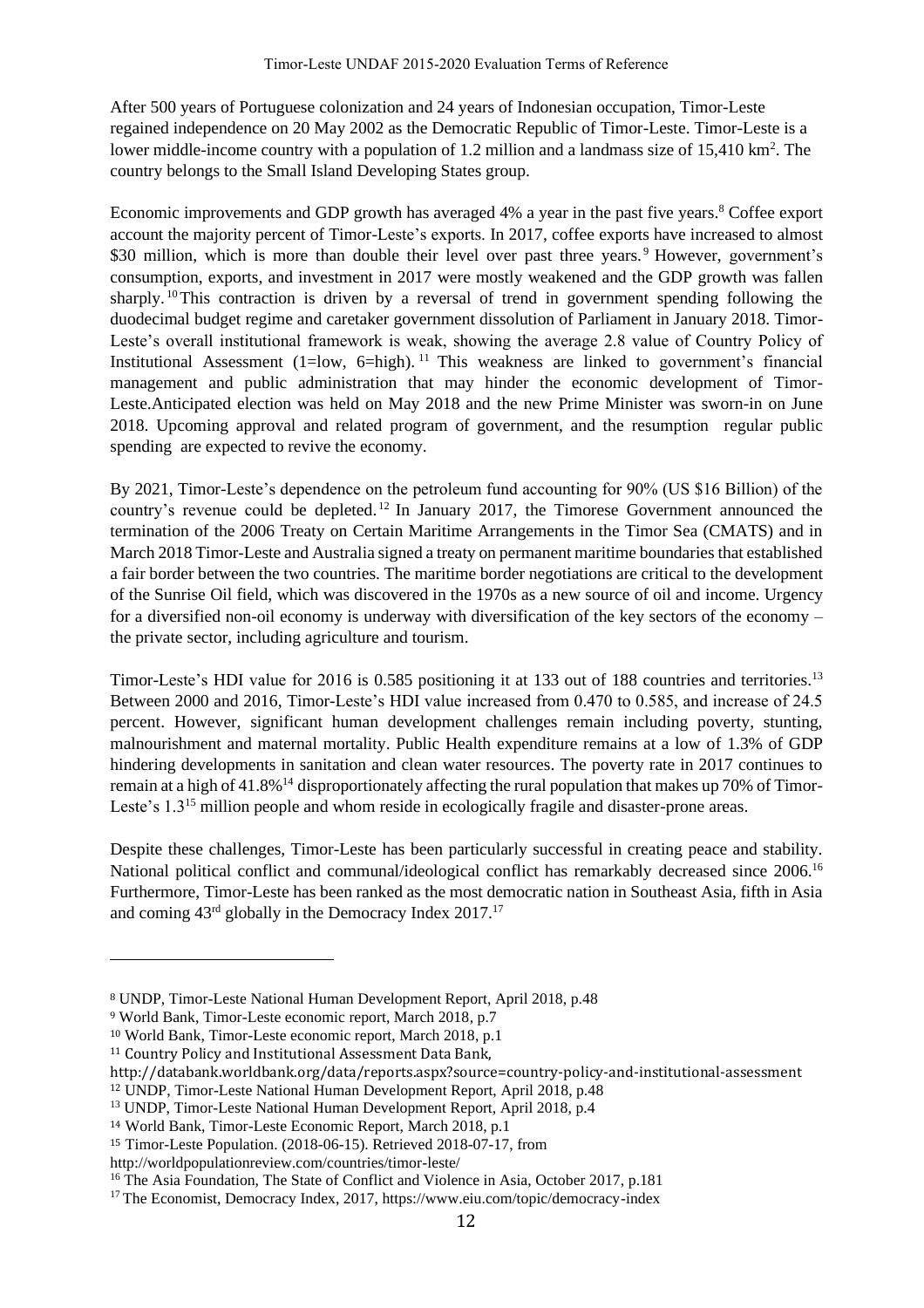Since the Restoration of Independence in 2002, the UN has been committed to supporting Timor-Leste to enact transformative policies and programmes to achieve its vision of a healthy, well-educated, prosperous, equitable and strong institution, framed in the national Strategic Development Plan 2011- 2030. After the departure of UNMIT, United Nations Agencies, Funds and Programmes remained in the country to provide support to long-term national development priorities, framed in the National Strategic Development Plan 2011-2030, leaving behind the post-conflict period and shifting to a sustainable development along the priority areas of the Government of Timor-Leste.

| ANNEX 2: MANAGEMENT, ROLES AND RESPONSIBILITIES |
|-------------------------------------------------|
|-------------------------------------------------|

| <b>Who: Actors</b>    |                                                                                         |
|-----------------------|-----------------------------------------------------------------------------------------|
| and                   | <b>What: Roles and Responsibilities</b>                                                 |
| <b>Accountability</b> |                                                                                         |
|                       |                                                                                         |
| <b>UNCT</b>           | <b>Endorse ToR</b><br>$\bullet$                                                         |
|                       | Commit to cost-sharing arrangement for UNDAF Evaluation<br>٠                            |
|                       | Chair the validation workshop                                                           |
|                       | Endorse management response                                                             |
|                       | Present the UNDAF Evaluation Report to Government of Timor-Leste<br>$\bullet$           |
| <b>PMT</b>            | Commission and oversee the evaluation.<br>٠                                             |
|                       | Ensure decisions are made on time.                                                      |
|                       | Provide the overall, high level, oversight and approval of the Evaluation process,<br>٠ |
|                       | findings, recommendations and all key deliverables.                                     |
|                       | Develop a follow-up plan and management response to the evaluation and ensure the       |
|                       | implementation of committed actions.                                                    |
| <b>RC</b> Office      | Prepare ToR for the evaluation.<br>$\bullet$                                            |
|                       | Facilitate solicitation, selection and recruitment of the Evaluation Team members.      |
|                       | Day-to-day management in close coordination with RME and PMT                            |
|                       | Ensure close communication with the Evaluation Team during the whole evaluation         |
|                       | process.                                                                                |
|                       | Facilitate communication between the Evaluation Team and the PMT/RM&E/UNCT              |
|                       | Help arrange the travel to the project site.                                            |
|                       | Consolidate the feedback on the UNDAF Evaluation reports, and with the Team             |
|                       | Leader in a timely manner.                                                              |
|                       | Facilitate dissemination of evaluation reports to stakeholders.<br>٠                    |
| RM&E                  | <b>Review evaluation TORs</b><br>٠                                                      |
|                       | Rate and shortlist CVs choosing Evaluation Team.<br>٠                                   |
|                       | Contribute to the final selection of evaluation questions.                              |
|                       | Participate in the review of the evaluation methodology and provide comments to the     |
|                       | <b>Evaluation Team.</b>                                                                 |
|                       | Help identify the projects to be visited.                                               |
|                       | Facilitate access of the Evaluation Team to information sources (documents and          |
|                       | interviewees) to support data collection.                                               |
|                       | Provide technical inputs, comments and quality assurance on the main deliverables of    |
|                       | the evaluation, including the design, draft, and final reports.                         |
|                       | Clarify questions raised during the evaluation.<br>٠                                    |
|                       | Monitor the progress of the evaluation and report progress to UNCT.<br>٠                |
|                       | Safeguard the independence of the evaluation exercise and advise on the quality of the  |
|                       | work done by the Evaluation Team.                                                       |
|                       | Assist in the integration of the findings, conclusions and recommendations of the       |
|                       | evaluation into future programme design and implementation.                             |
|                       | Approve final report.                                                                   |
|                       | Support the UNCT in the development of a management response.                           |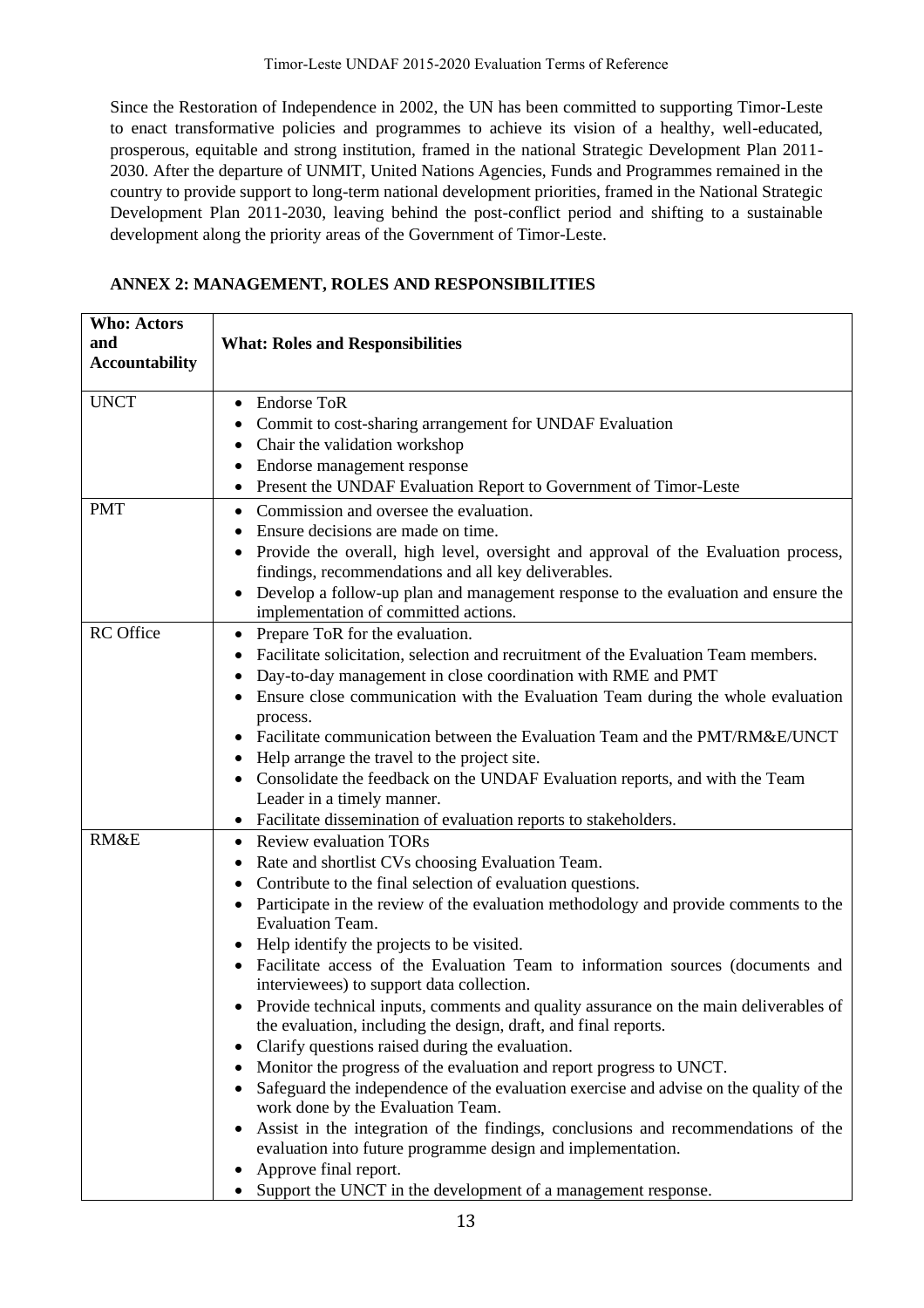| <b>UN</b> Evaluation | • Provide technical support for UNDAF evaluation.                                                                                                                                                                                                                                                                                                                                                                                                                                                                                                                                                                                                                                                                                                                                                                                                                                                                                                                                                                                                                                                                                                                                                                                               |
|----------------------|-------------------------------------------------------------------------------------------------------------------------------------------------------------------------------------------------------------------------------------------------------------------------------------------------------------------------------------------------------------------------------------------------------------------------------------------------------------------------------------------------------------------------------------------------------------------------------------------------------------------------------------------------------------------------------------------------------------------------------------------------------------------------------------------------------------------------------------------------------------------------------------------------------------------------------------------------------------------------------------------------------------------------------------------------------------------------------------------------------------------------------------------------------------------------------------------------------------------------------------------------|
| Development          | Provide expertise and guidance as requested.                                                                                                                                                                                                                                                                                                                                                                                                                                                                                                                                                                                                                                                                                                                                                                                                                                                                                                                                                                                                                                                                                                                                                                                                    |
| Group for Asia       | Support the use of UNEG norms and standards in Asia and the Pacific and promote                                                                                                                                                                                                                                                                                                                                                                                                                                                                                                                                                                                                                                                                                                                                                                                                                                                                                                                                                                                                                                                                                                                                                                 |
| and Pacific          | networking on evaluation as a profession across the region.                                                                                                                                                                                                                                                                                                                                                                                                                                                                                                                                                                                                                                                                                                                                                                                                                                                                                                                                                                                                                                                                                                                                                                                     |
| Evaluation<br>Team   | • Have overall responsibility for producing the UNDAF Evaluation Report and for<br>quality and timely submission of the same Report to the UN RC Office and UNCT.<br>• Lead the evaluation process in a timely manner.<br>Produce the inception report including Harmonized Evaluation Plan outlining<br>methodology and timeline.<br>Agree final methodology and evaluation focus in consultation with RM&E.<br>Communicate with UN whenever it is needed, particularly the RM&E/PMT on a<br>regular basis highlighting progress made/challenges encountered<br>Conduct thorough desk review.<br>• Conduct field visits to the project sites identified and collect data<br>Conduct key informational interviews, focus group discussion, etc.<br>Design methodology and relevant tools for data collection.<br>Design and implement data collection plan.<br>· Conduct stakeholder consultations including validation workshop followed by<br>presenting the UNDAF Evaluation results and ways forward upon submission and<br>approval of the final report.<br>• Responsible for producing the UNDAF Evaluation draft and final reports and for<br>quality and timely submission of the report to the RM&E/PMT, UN RC office and the<br>UNCT. |

# **ANNEX 3: RECOMMENDED LIST OF DOCUMENTS**

- 1. Timor-Leste Strategic Development Plan 2011-2030 http://timor-leste.gov.tl/wp-content/uploads/2011/07/Timor-Leste-Strategic-Plan-2011-20301.pdf
- 2. Timor-Leste Population and Housing Census 2015 [http://www.statistics.gov.tl/wp-content/uploads/2015/10/1-Preliminary-Results-4-Printing-](http://www.statistics.gov.tl/wp-content/uploads/2015/10/1-Preliminary-Results-4-Printing-Company-19102015.pdf)[Company-19102015.pdf](http://www.statistics.gov.tl/wp-content/uploads/2015/10/1-Preliminary-Results-4-Printing-Company-19102015.pdf)
- 3. Timor-Leste Demographic Survey (TLDHS)
- 4. Timor-Leste SDG Roadmap 2017 [http://timor-leste.gov.tl/wp-content/uploads/2017/08/UNDP-](http://timor-leste.gov.tl/wp-content/uploads/2017/08/UNDP-Timor-Leste_SDP-Roadmap_doc_v2_English_220717.pdf)[Timor-Leste\\_SDP-Roadmap\\_doc\\_v2\\_English\\_220717.pdf](http://timor-leste.gov.tl/wp-content/uploads/2017/08/UNDP-Timor-Leste_SDP-Roadmap_doc_v2_English_220717.pdf)
- 5. Mid-Term Review 2017 WHO Country Cooperation Strategy: 2015-2019, Timor-Leste
- 6. Mid-Term Review 2017 UNFPA Country Cooperation Strategy: 2015-2019, Timor-Leste
- 7. UNDP, UNICEF & UNFPA Country Programme Action Plan (CPAPs) for Timor-Leste 2015- 2019
- 8. Country Policy and Institutional Assessment Data Bank, [http://databank.worldbank.org/data/reports.aspx?source=country-policy-and-institutional](http://databank.worldbank.org/data/reports.aspx?source=country-policy-and-institutional-assessment)[assessment](http://databank.worldbank.org/data/reports.aspx?source=country-policy-and-institutional-assessment)
- 9. World Bank, Timor-Leste economic report, March 2018
- 10. 2 nd Fragility Assessment Report in Timor-Leste, Dili, September 2015
- 11. UNDP, Timor-Leste National Human Development Report, 2018
- 12. Timor-Leste Population. (2018-06-15). Retrieved 2018-07-17, from <http://worldpopulationreview.com/countries/timor-leste/>
- 13. The Asia Foundation, The State of Conflict and Violence in Asia, October 2017
- 14. ILO, [Decent Work Country Programme \(DWCP\) Timor-Leste 2016 -](http://www.ilo.org/wcmsp5/groups/public/---asia/---ro-bangkok/---ilo-jakarta/documents/publication/wcms_505116.pdf) 2020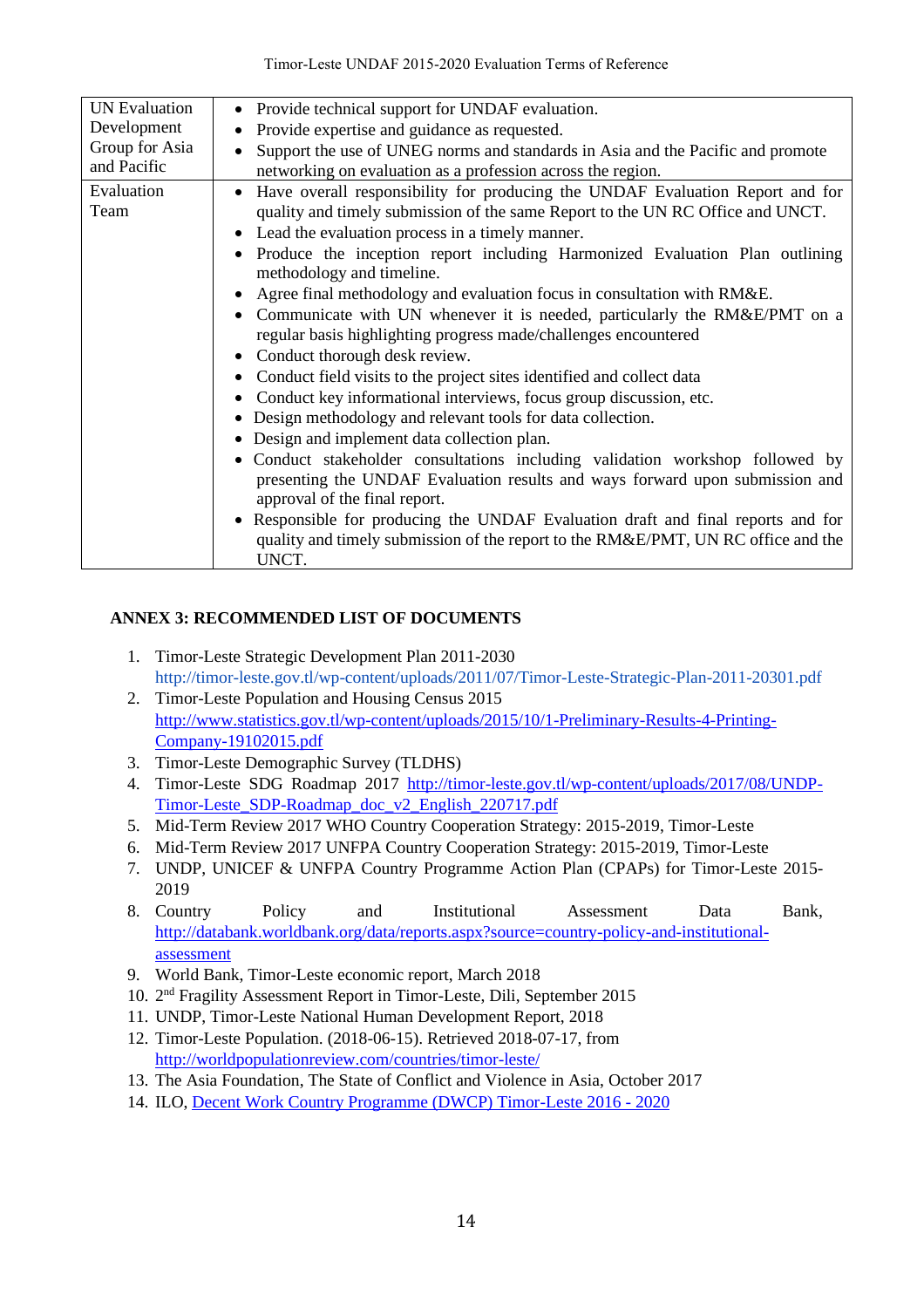## **ANNEX 4: STRUCTURE OF THE UNDAF REPORT**

### **Title page**

Name of programme or theme being evaluated Country of project/programme or theme Name of the organization to which the report is submitted Names and affiliations of the evaluators Date

### **Table of Contents**

### **List of acronyms**

### **Executive summary**

- A self-contained paper of 1-3 pages.
- Summarize essential information on the subject being evaluated, the purpose and objectives of the UNDAF End of Programme Evaluation methods applied and major limitations, the most important findings, conclusions and recommendations in priority order**. (Maximum 5 pages)**

#### **(Main Report; Maximum 35 pages) Introduction**

- (Context and national priorities, goals, and methodology, brief description of the results)
- Describe the project/programme/theme being evaluated. This includes the problems that the interventions are addressing; the aims, strategies, scope and cost of the intervention; its key stakeholders and their roles in implementing the intervention.
- Summarize the UNDAF purpose, objectives, and key questions. Explain the rationale for selection/non- selection of evaluation criteria.
- Describe the methodology employed to conduct the UNDAF End of Programme Evaluation and its limitations if any.
- Detail who was involved in conducting the UNDAF End of Programme Evaluation and what were their roles.
- Describe the structure of the UNDAF End of Programme Evaluation report.
- A Reflection on the main findings which considers: (a) the results of the desk review of existing documentation available, and (b) the interviews conducted with Heads of UN Agencies, selected senior programme staff, and selected senior Government officials.
- Results by UNDAF Outcome: national progress, specific contribution of UN agencies and resources mobilized etc.

**Partnership and collaboration strategy** among UNCT and other donors; and evaluation of the efficiency and effectiveness of UNDAF as a partnership framework

## **Major Challenges**

## **UNDAF Financial Management**

#### **Assessment of M&E process**

#### **Findings**

State findings based on the evidence derived from the information collected. Assess the degree to which the intervention design is applying results-based management principles and human rights-based approach. In providing a critical assessment of performance, analyze the linkages between inputs, activities, outputs, outcomes and if possible impact. To the extent possible measure achievement of results in quantitative and qualitative terms. Analyze factors that affected performance as well as unintended effects, both positive and negative. Discuss the relative contributions of stakeholders to achievement of results. Assess how/if the intervention has contributed to gender equality and fulfilment of human rights.